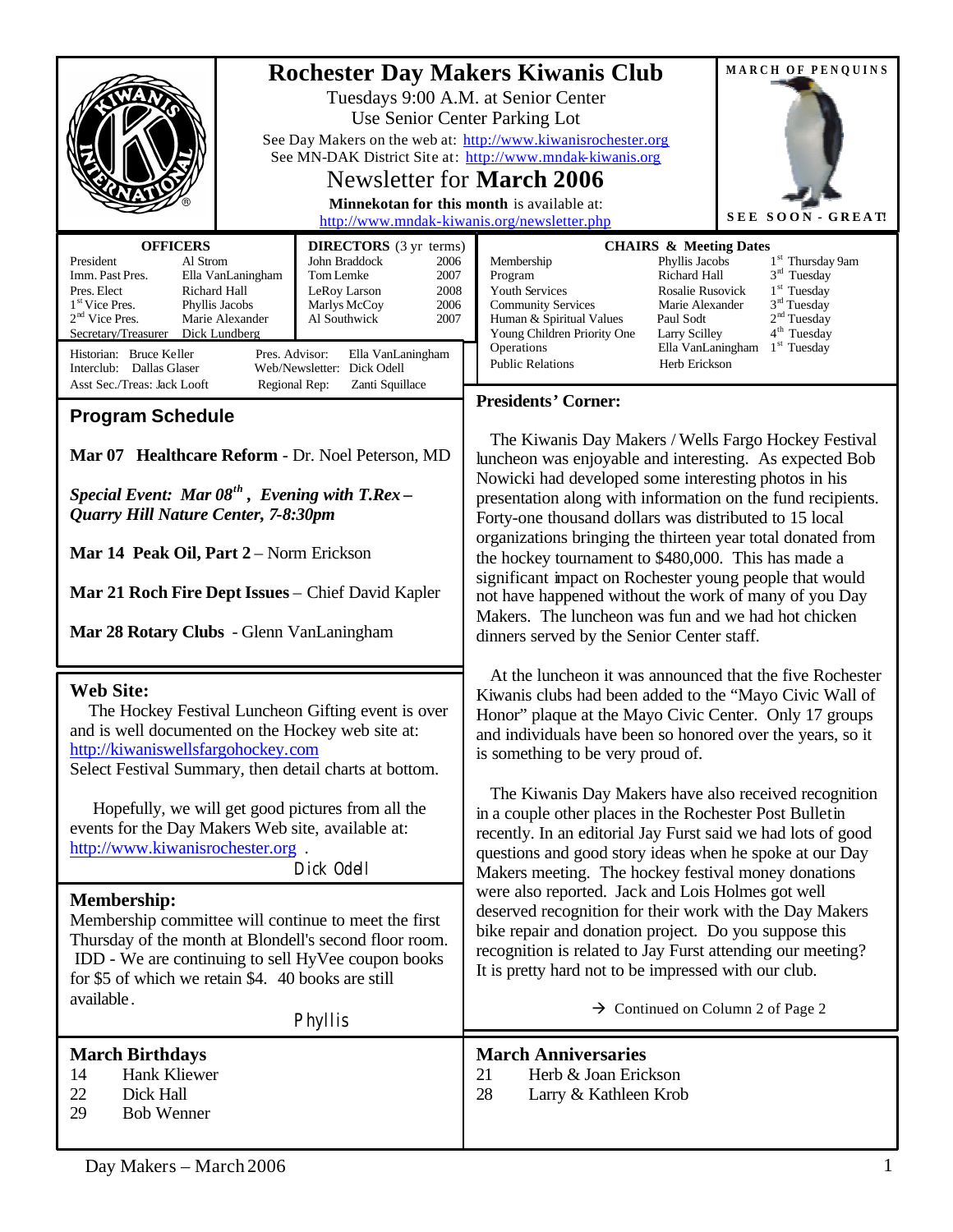| Secretary/Treasurers Report - Jan'06                                                                                                                                                                                                                                                                                                                                  | Helen Brink may return. Jay Furst (Post-Bulletin) may be<br>interested in membership.                                                                                                                                                                                                                                                                                                                                 |  |  |
|-----------------------------------------------------------------------------------------------------------------------------------------------------------------------------------------------------------------------------------------------------------------------------------------------------------------------------------------------------------------------|-----------------------------------------------------------------------------------------------------------------------------------------------------------------------------------------------------------------------------------------------------------------------------------------------------------------------------------------------------------------------------------------------------------------------|--|--|
| Bank Balance as of 1/31/06:<br>\$15,153.46<br><b>Administrative Account:</b><br>\$13,570.92<br>1,385.54<br>Service Account:<br>\$<br>\$<br>334.60<br>Hockey/YCPO:<br>\$<br><b>Bike Repair:</b><br>50.75<br>\$<br>Chili Feed<br>$-188.35$                                                                                                                              | Program- Programs are scheduled through March. There<br>will be a special club event at Quarry Hill Nature Center on<br>Wednesday March $8th$ , 7-8:30 pm to see the dinosaur<br>exhibit. This will not replace our regular meeting on<br>March $7th$ .                                                                                                                                                               |  |  |
| Day Makers on leave: Marv Anderson, Bill Dunnette,<br>Merlyn Jeche, Ron King, Sara King, Frank Nichols,<br>Rosalie Rusovick                                                                                                                                                                                                                                           | <b>Public Relations - Committee will meet next week. Should</b><br>we pay for an ad in the newspaper or shopper?                                                                                                                                                                                                                                                                                                      |  |  |
| <b>January Service Hour Statistics: 1,142 hours by 49</b><br>members, 65% Participation.                                                                                                                                                                                                                                                                              | <b>Community Service-</b> Chili Feed is moving forward. The<br>bike project will have to be moved to a new location from<br>Jack Holmes garage.                                                                                                                                                                                                                                                                       |  |  |
| <b>February 14, 2006 Board Meeting Highlights:</b>                                                                                                                                                                                                                                                                                                                    | YCPO- Parent/Child fair will be on June 21, 2006.<br>Funding will be provided by the Hockey Festival.                                                                                                                                                                                                                                                                                                                 |  |  |
| Approved a membership application from Kathy<br>Davis.<br>Reconsidered last month's action and will give \$50.00<br>to the Century High School Choir that performed at our                                                                                                                                                                                            | Key Club-Meetings have been sparse lately. Candidates<br>for next year's officers are giving speeches. There is<br>interest in the Spring Rally, but it is during spring break.                                                                                                                                                                                                                                       |  |  |
| Christmas party.                                                                                                                                                                                                                                                                                                                                                      | Richard Lundberg, Secretary/Treasurer                                                                                                                                                                                                                                                                                                                                                                                 |  |  |
| The gradually decreasing happy buck's participation<br>was discussed.<br>Chili Feed was discussed. Ticket sales are now<br>underway.<br>Lyle Solem is coordinating the Read around the World                                                                                                                                                                          | <b>Just When You Thought You Knew Everything:</b><br>1. There are 293 ways to make change for a dollar.<br>2. The average person's left hand does 56% of the typing.<br>3. No word in the English language rhymes with month,<br>orange, silver, or purple.<br>4. A cat has 32 muscles in each ear.<br>5. An ostrich's eye is bigger than its brain.                                                                  |  |  |
| program for our five Rochester Kiwanis Clubs. This<br>will involve getting books for classroom teachers to<br>checkout, and a promotion to turn off TV for 24 hours<br>and use the time to read.<br>Approved a gift of \$50.00 to the new Hastings Kiwanis<br>Club at their Charter Night on February 28 <sup>th</sup> .                                              | <b>President's Corner:</b> (continued from page 1)<br>We have two projects coming up that need support. The<br>Kiwanis annual chili feed is this Saturday, March 4 from<br>11:00 to 7:00. Sell tickets and check with Joanne Markee<br>to see if she needs volunteers, then eat chili and visit with<br>friends.                                                                                                      |  |  |
| The Proposed District dues increase from \$20.00 to<br>\$30.00 per member per year was discussed. The<br>rationale for this action will be outlined in the March<br>Minnekotan. If this change is approved, at the District<br>Convention in August, we hope to absorb the extra cost<br>into our administrative budget without raising our<br>clubs membership dues. | Lyle Solem from the Sunrisers has organized a joint<br>Rochester Kiwanis project that coincides with the Kiwanis<br>International Reading Around the World. Seven books<br>were sorted and distributed at Jefferson Elementary so that<br>each student in the targeted classes could take home 12<br>books to read. Lyle requested and received money from<br>the hockey festival gifting to be used to purchase more |  |  |
| <b>COMMITTEE REPORTS</b>                                                                                                                                                                                                                                                                                                                                              | books and to support this effort at other Rochester<br>elementary schools. We need a volunteer to meet monthly                                                                                                                                                                                                                                                                                                        |  |  |
| <b>Membership-YMCA</b> board members are encouraged<br>to belong to a service club; there may be an<br>opportunity for new members. Other organizations<br>may have a similar policy.                                                                                                                                                                                 | with other club reps to keep us informed and to recruit<br>volunteers when they are needed throughout the year. This<br>is an excellent project that is off to a good start. Volunteer!<br>AI Strom                                                                                                                                                                                                                   |  |  |